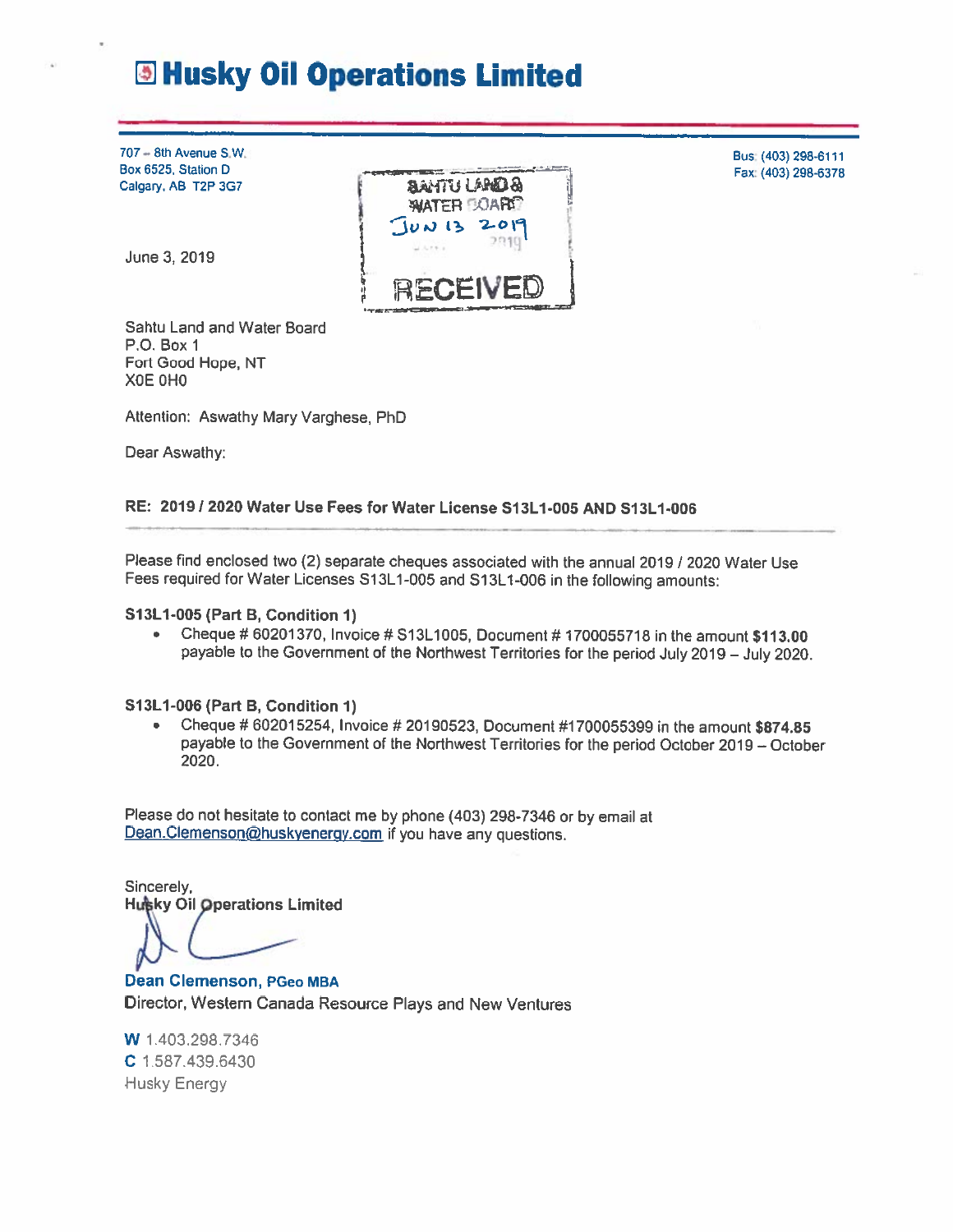Husky Group Of Companies PO Box 6525 STN D Calgary AB T2P 3G7

CHEQUE NUMBER 60201524

To: GOVERNMENT OF NORTHWEST **TERRITORIES** C/0 ENVIRONMENT AND NATURAL 5102 50 AVE STE 600 YELLOWKNIFE NT X1A 3S8



**Husky Group Of Companies**  PO Box 6525 STN D Calgary AB T2P 3G7

DATE 31 MAY 2019 CHEQUE NUMBER 60201524

**CHEQUECAN. USA MC HI** 

~

| <b>VENDOR</b><br>GOVERNMENT OF NORTHWEST      |          |          |             | <b>VENDOR NUMBER</b>                                                                                                                                                                          | 31035307             |
|-----------------------------------------------|----------|----------|-------------|-----------------------------------------------------------------------------------------------------------------------------------------------------------------------------------------------|----------------------|
| DOCUMENT NUMBER INVOICE NUMBER INVOICE AMOUNT |          |          | <b>DATE</b> | <b>DESCRIPTION</b>                                                                                                                                                                            | <b>NET AMOUNT</b>    |
| 1700055399                                    | 20190523 | \$874.85 | 23 MAY 2019 | Lori Hyatt $@$ ph $#$ 2472<br>2019/2020 Water Use fees for<br>Water Lic ense S13L1-006 Part<br>B, Condition 1 (Slater River -<br>Site Wide Service) for period<br>October 2019 - October 2020 | \$874.85             |
| <b>TOTAL</b>                                  |          |          |             |                                                                                                                                                                                               | ************\$874.85 |

REMITTANCE ADVISE - RETAIN FOR YOUR RECORDS **Example 2008** The Second 2008 PLEASE DETACH BEFORE DEPOSITING CHEQUE



#000060201524# 1:30309m0101: 47m02417#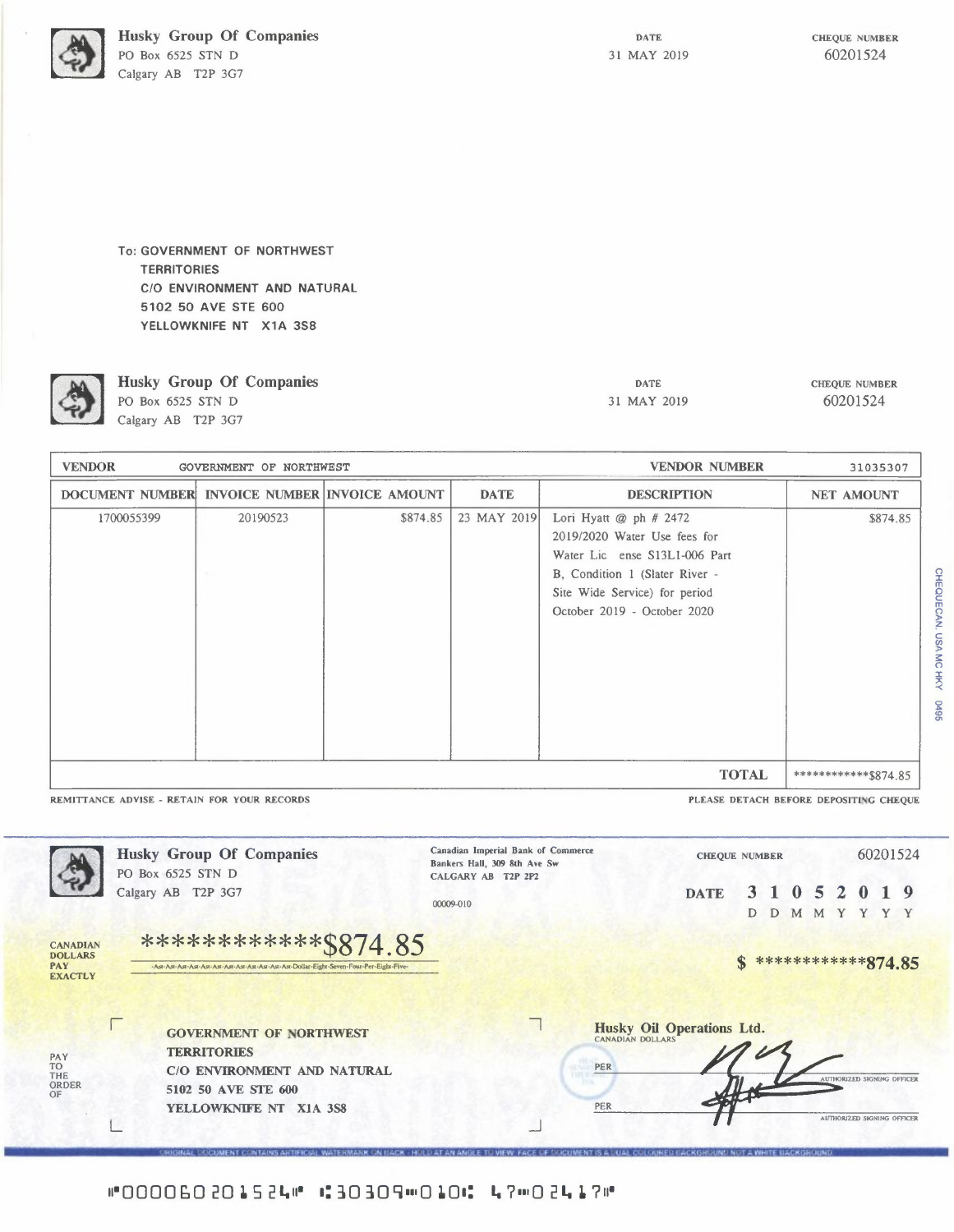## **1855087**

## PRINTER ID#1013-B

## **1855087**

#### Endorsement - Signature **or Stamp**

BACK/ENDOS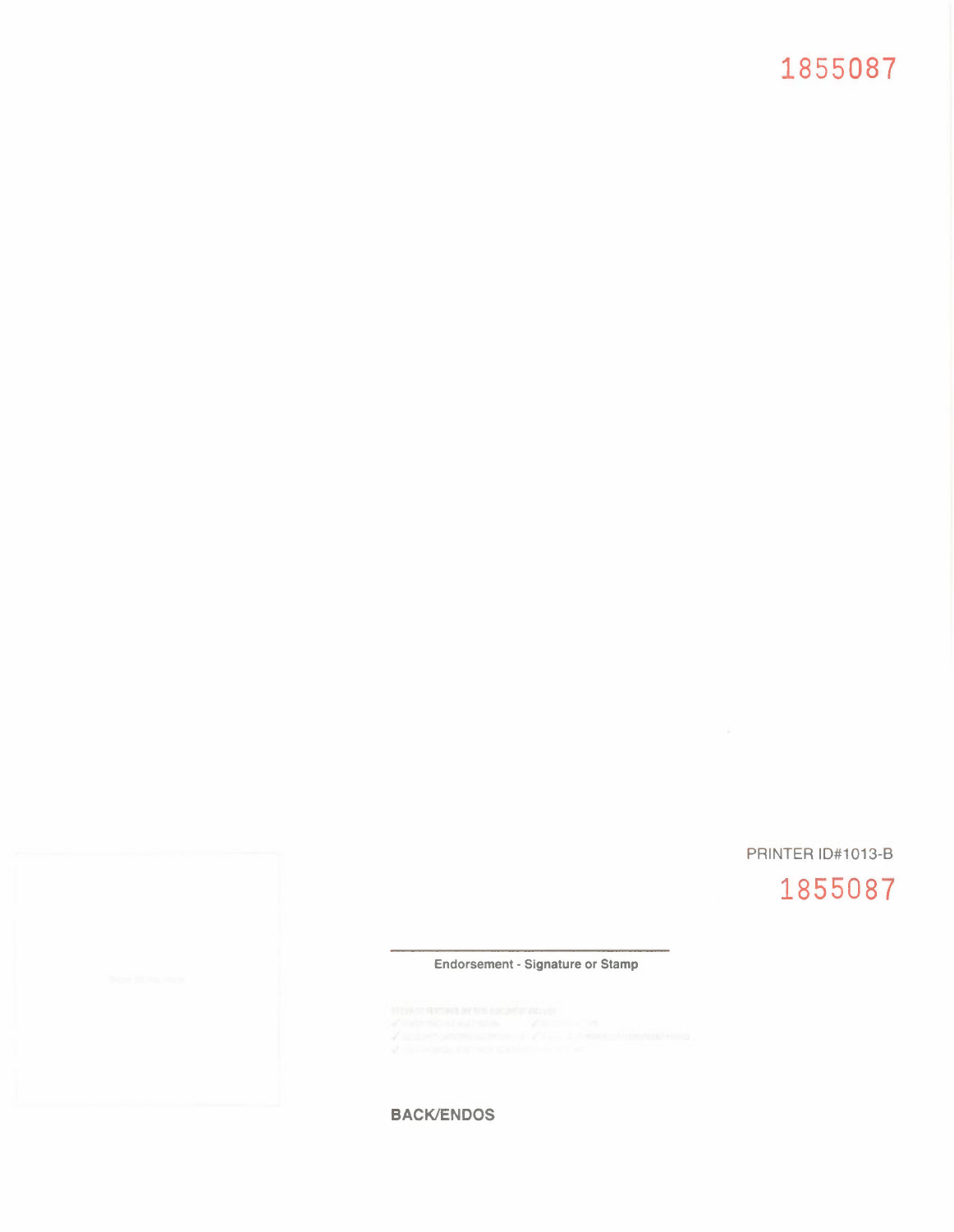Best regards, Ash

> **Aswathy Mary Varghese, PhD**  Regulatory Specialist Sahtu Land and Water Board Box 1 | Fort Good Hope, NT | Canada | XOE OHO Ph: (867) 598 2413 ext. 223 ash.varghese@slwb.com I www.slwb.com

*Please note: All correspondence to the Board, including emails, letters, faxes, and attachments are public documents, and may be posted to the Public Registry.* 

**From:** Ash Varghese <ash.varghese@slwb.com> **Date:** Wednesday, May 22, 2019 at 4:57 PM **To:** Dean Clemenson <Dean.Clemenson@huskyenergy.com> Cc: Bonnie Bergsma <br/>bonnie.bergsma@slwb.com> **Subject:** Reminders - Water Use Fees: Sl3Ll-005 and Sl3Ll-006 - Other: Sl3A-002

Hello Dean,

I am hereby reminding you about the requirements for the Water Licenses S13L1-005 and S13Ll-006, and for the Land Use Permit S13A-002; these are connected to the Slater River Program of Husky Oil Operations Ltd.

Following are the requirements that need to be met between June 2019 and January 2020, as follows:

### 1. **Water Use Fees**

- a) \$113.00 due **by** July 19, 2019, for the period July 2019-July 2020, with respect to S13L1-005 Part B, Condition l.
- b) \$874.85 due **by October** 24, 2019, for the period October 2019 October 2020, with respect to S13L1-006 Part B, Condition l.

### 2. Revised **Interim Closure and Reclamation Plan**

A revised Interim Closure and Reclamation Plan needs to be submitted by January 23, 2020 as per the SLWB Letter to Husky Oil Operations Ltd, dated January 23, 2019, with respect to Land Use Permit S13A-002.

Please make necessary arrangements to meet the requirements, as mentioned above.

Please do not hesitate to contact me if you have any questions.

Thanks and regards,

Ash

**Aswathy Mary Varghese, PhD**